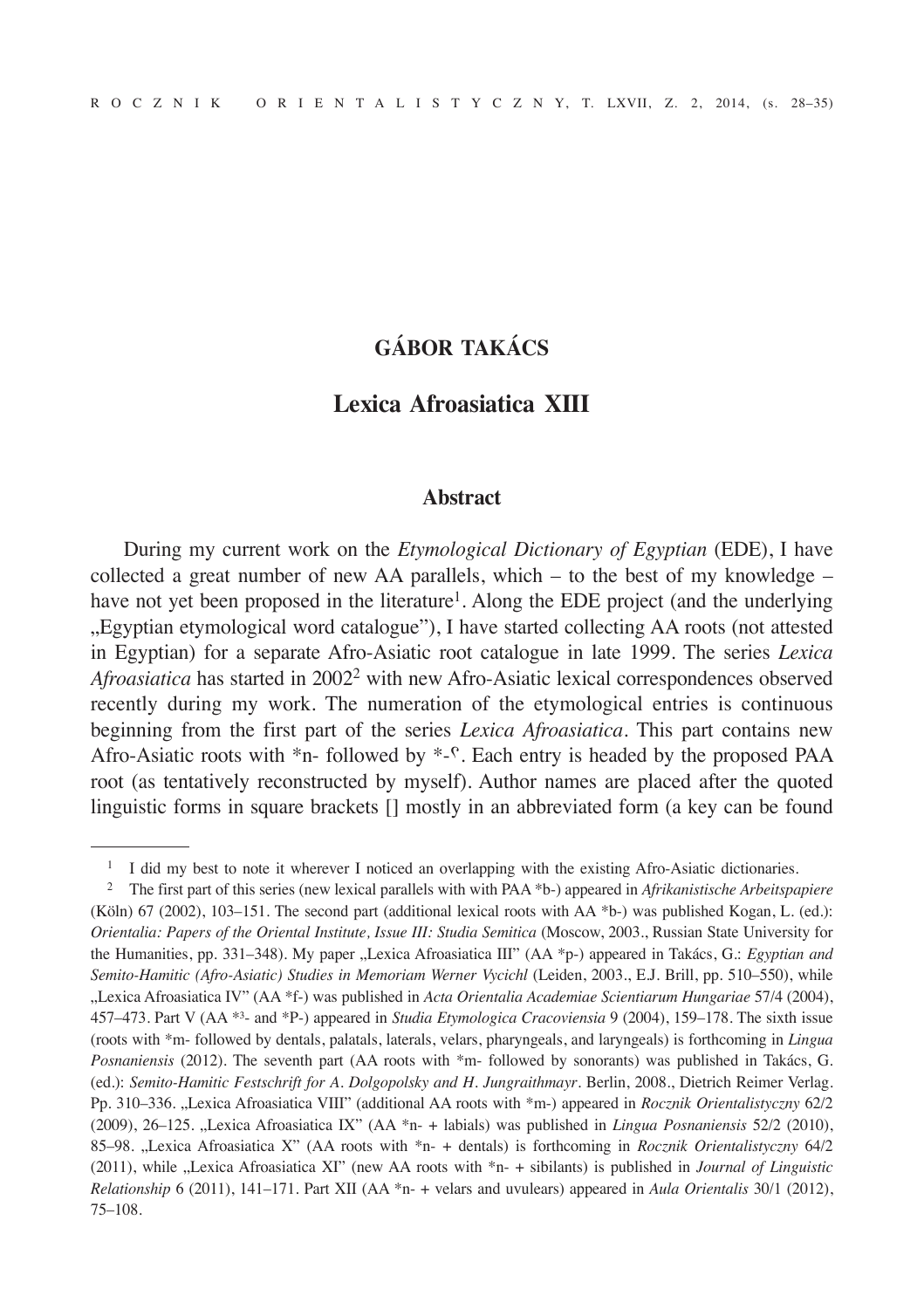at the end of the paper). The lexical data in the individual lexicon entries have been arranged in the order of the current classification of the Afro-Asiatic daughter languages (originating from J.H. Greenberg and I.M. Diakonoff) in five (or six) equivalent branches: (1) Semitic, (2) Egyptian, (3) Berber, (4) Cushitic, (5) Omotic (cometimes conceived as West Cushitic), (6) Chadic. For a detailed list of all daughter languages cf. EDE I 9–34. The number of vertical strokes indicate the closeness of the language units from which data are quoted: Ill separate branches (the 6 largest units within the family), Il groups (such as East vs. South Cushitic or West vs. East Chadic), while | divides data from diverse sub-groups (e.g., Angas-Sura vs. North Bauchi within West Chadic).

**Keywords:** Afro-Asiatic linguistics, lexicography, Asia, Africa

### $AA *n - + *P$

**1051.** AA  $*\sqrt{n}$ <sup>*n*</sup>, to twist around" > Eg. n<sup>c</sup>j , Stricke drehen" (OK, Wb II 207, 1), n<sup>c</sup>j "Seiler (als Verfertiger von Stricken und Wedeln)" (NE, Wb II 207, 2) III SCu.: WRift \*ni<sup>c</sup> "to move in a circle" [KM]: Burunge nīni<sup>c</sup>-id "to encircle" (WRift: KM 2004, 217). Eventually related to the next two AA roots?

**1052. AA**  $\sqrt[n]{n^{\circ}}$ **, to cavort around excited (?)" > Sem.**  $\sqrt[n]{n^{\circ}}$  **[GT]: Akk.**  $\sqrt[n]{n^{\circ}}$  **[D]** ", aufhetzen, aufstacheln, aufputschen, anregen", ēpiš nu<sup>99</sup>ûti "jemand, der die Leute mit Witzen o.dgl. anregt, Witzmacher" [Soden 1955, 388-9] || Ar.  $\sqrt{n}$ <sup>c</sup>y X .,1. courir çà et là et porter son cavalier on ne sait où ", cf. also  $\sqrt{n}$ <sup>c</sup>y: na<sup>c</sup> a I "3. exciter, presser, talonner", X ., 5. persister, persévérer dans qqch., 6. accabler qqn., fondre sur lui de toutes parts" [BK II 1300] Ill Eg. n<sup>c</sup>w "sich Gauklerweise herumziehen" (PT 702a, ÜKAPT VI 138)  $=$  "to caper with" (AEPT 132) = "to cavort (?)" (Allen 1984, 570) = "bondir (??)" (Jacq 1986, 31) = "herumtollen" (GHWb 395; ÄWb I 600)<sup>3</sup> ||| SCu.: WRift \*ni<sup>c</sup>-im "to dance" [KM 2004, 217].4

**1053. AA \*** $\sqrt[n]{n^{\circ}}$  "to penetrate, copulate"<sup>5</sup> > Eg. n<sup>o</sup>w "pénétrer, s'accoupler" (late NK, AL 77.2005) = "(unknown)" (DLE II 8) = "durchdringen, sich paaren" (GHWb 395) || NBrb.: Tamazight  $\sqrt{n}$ : uni "enfoncer, emboîter, faire entrer une chose dans une autre", cf. also Tamazight a-na "unité (d'une paire, un des objets formant une paire)" [Tf. 1991, 458], Izdeg a-na "paire (objets)" [Mrc. 1937, 183] Ill SCu.: Alagwa ni<sup>c</sup>- "to copulate with" [Ehret],<sup>6</sup> Burunge ni<sup>ç</sup>-im "to have sexual intercourse" [KM] ||| CCh.: Puss (Munjuk) niyi

<sup>&</sup>lt;sup>3</sup> The rendering of n<sup>c</sup>w.tj "fahrender Gaukler" (AÄG 107, §247; ÄWb I 599) indicates that E: Edel was inclined to explain this word from Eg.  $n^c$ j "fahren" (Wb). The PT hapax and LEg.  $n^c$ w "to copulate" have been connected by H. Satzinger (2003, 222).

<sup>&</sup>lt;sup>4</sup> Equated by R. Kießling and M. Mous (l.c.) with Burunge  $n\pi n i^c$ -id "to encircle" < WRift  $*ni^c$  "to move in a circle".

<sup>&</sup>lt;sup>5</sup> Eventually, the underlying AA root may have primarily signified an excited rhytmical circular motion.

<sup>&</sup>lt;sup>6</sup> Combined by Ch. Ehret (1980, 186) with Iraqw na<sup>c</sup>ani "penis" and Dahalo nyí<sup>c</sup>ānyi<sup>c</sup>e "thick" < SCu. \*ni<sup>c</sup>-"to thicken".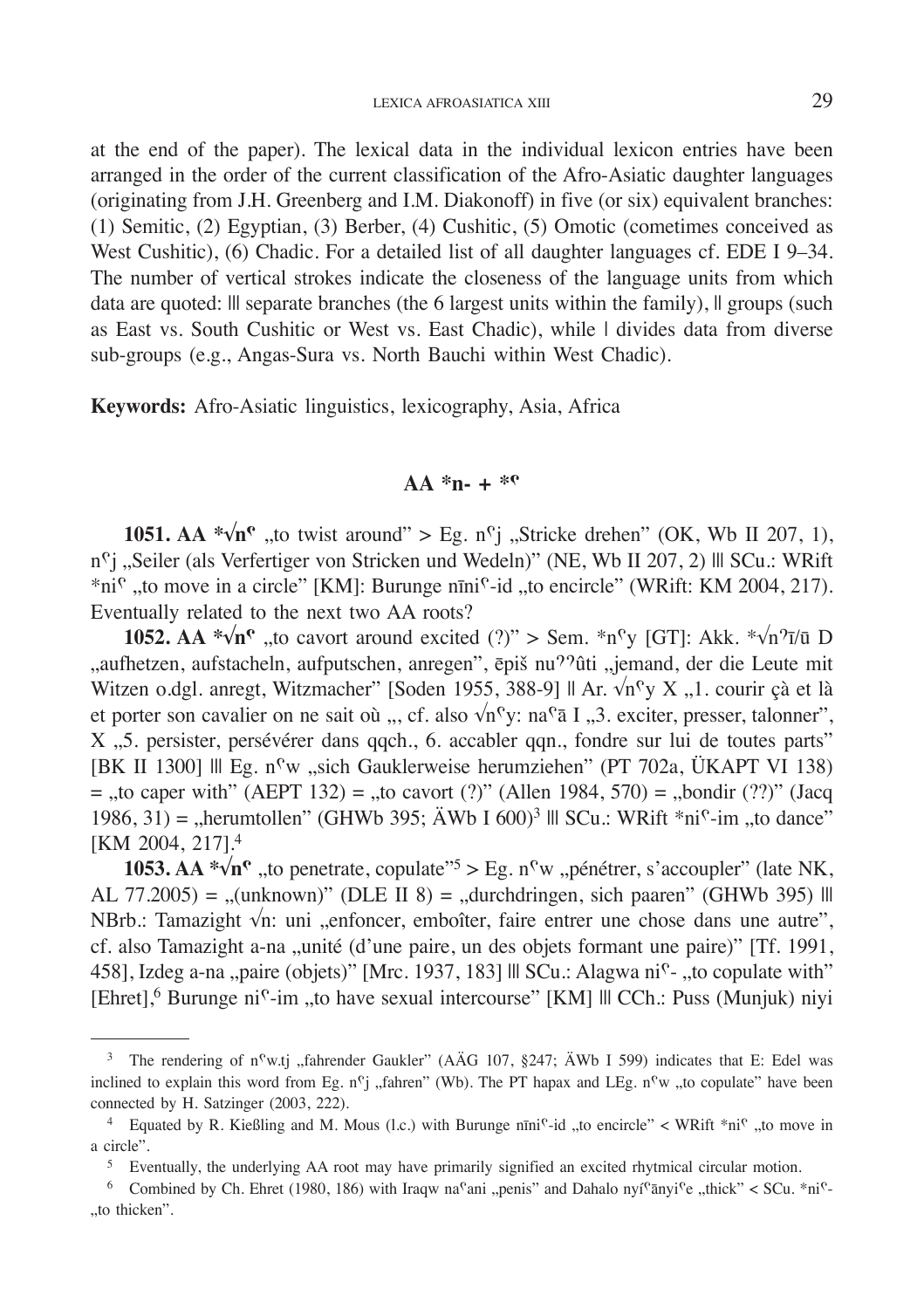"1. entrer, 2. faire l'amour" [Trn. 1991, 108], Mulwi (Vulum) √nv: nìvì "entrer. faire l'amour" [Trn. 1978, 304]<sup>7</sup> || ECh.: Kwang-Ngam nà:ne:  $\leq \sqrt[*]{ny^{\circ} }$ , coucher avec femme, foquer" [Lns. 1982, 110].

**1054.** AA  $\sqrt[n]{n^{\circ}}$ , penis" > Sem.: (?) Ar. na<sup>c</sup>na<sup>c</sup>a , 1. devenir flasque (la verge du cheval à la suite de l'érection)" [BK II 1299] ||| SCu.: Iraqw na<sup>9</sup>ani (sic, -<sup>9</sup>-) "Penis" [Dempwolff 1916-7, 310, #28] = na<sup>c</sup>ni (f), pl. ne<sup>c</sup>ēno "penis" [Mgw. 1989, 116] = na<sup>c</sup> ani (f), pl. na<sup>c</sup>ēno "penis" [Mous 1996, 271; MQK 2002, 76], Gorowa na<sup>c</sup>ani "penis"  $[KM]^8$  ||| ECh.: Kwang-Ngam tá-nā (f), pl. kā-nā "penis" [Jng. 1973 MS]. Related to the preceding root.

**1055.** AA  $*\sqrt{n}$ <sup> $\sim$ </sup>  $*\sqrt{n}$ *h*, to feel pity" > Eg. n<sup> $\circ$ </sup>, gütig, mitleidig (vom Herzen gegen), Mitleid haben mit jem., sich jemds. erbarmen" (XIX-XX., GR, Wb II 206, 4-6) = .,to be lenient" (FD 126)<sup>9</sup> > Dem. n<sup>c</sup>, barmherzig, gütig sein" (DG 208) > OCpt. Nie "to have pity" (Černý, Kahle, Parker 1957, 94) vs. (S) Na(a), (B) Na "avoir pitié (de)" (DELC 136) ||| LECu. \*naḥ- [Black 1974, 160]:<sup>10</sup> Oromo-Borana nah- "pity, to be afraid" [Black]  $=$  nā ,,to feel pity, sympathy for, worry about s'one, feel concern for" [Strm. 1987, 372; 1995, 211] | Somali naḥ "2. Mitleid, Erbarmnis" [Rn. 1902, 312], Somali-Jabarti naḥ "bemitleiden" [Rn. 1904, 80] ||| CCh.: (?) Gude nee (tr. verb), cf. nee ka təguunə "to feel sorry for, have mercy on" (taguuna "pitifulness") [Hsk. 1983, 250, 272].

**1056.** AA  $\sqrt[k]{n^{\circ}}$ , wet, fresh" > Sem.: Ar. na<sup> $\circ$ </sup>w-, dattes nouvelles" [BK II 1299] ||| SCu.  $*na^c$ - "to get wet" [Ehret]: Irqaw and Burunge na<sup> $c$ </sup>- "to get wet, unripe", Alagwa ana<sup>c</sup>at "unripe" (SCu.: Ehret 1980, 352, #2). Can we see – in spite of the Ar. evidence – the extension of this very root by  $*$ -r in the following entry?

**1057.** AA  $*\sqrt{n}$ °**r**  $\sim **\sqrt{n}$ °**r** ...1. to be wet, 2. rot" > Sem.: Official Aram. n<sup>°</sup>r qal ..to foam (said of wine), ferment (?)" (meaning uncertain) [DNWSI 739] | Ar.  $\sqrt{nyr}$  IV ...2. être gâté corrompu" [BK II 1300]  $\parallel \parallel$  (?) Eg. n<sup>c</sup>r<sup>c</sup>.t "etwas an einer Geschwulst" (Med., Wb II 209, 9) = (to be read  $n^c r^c r$ ?) "Krankheitserscheinung am Ohr" (WMT I 448; GHWb 395) || EBrb.: Ghadames nār "moisir, se corrompre" [Lanfry 1973, 245, #1151] ||| SCu.: PRift \*na<sup>c</sup>ar- "wet" [Ehret]: Iraqw na<sup>c</sup>aro "wet" | Asa na<sup>9</sup>ar-at "cow dung" (originally  $^*$ , wet cow dung", SCu.: Ehret 1980, 351).

**1058.** AA  $\sqrt[n]{n}$ <sup>t</sup> , superior" > Sem.: OSA (Qtb.) t-n<sup>c</sup>t , excellence (?)" [Ricks 1982] MS, 156/7], Ar.  $\sqrt{n}$ <sup>c</sup>t: na<sup>c</sup>ita I "être rapide à la course (se dit d'un cheval)", IV "être beau et mériter d'être décrit et vanté; mériter des épithètes élogieuses", na<sup>c</sup>t-,,bon, de race, et qui devance les autres à la course (cheval)",  $nu^{\text{t}}$ -at- "tout ce qu'il y a de plus

<sup>10</sup> H.-J. Sasse (1979, 23) reconstructs ECu. \*naḥ- "fear" as the etymon of all the ECu. forms.

<sup>&</sup>lt;sup>7</sup> O. Stolbova (2005, 99-100, #338) connected the CCh. root with ECh.  $*nVy-$ , to be(come) pregnant (animals)" under a common Ch.  $*nV - N_V$ -, to copulate".

<sup>&</sup>lt;sup>8</sup> M. Mous and R. Kießling (2004, 213) explained both WRift \*na<sup>c</sup>ani "penis" and \*na<sup>c</sup>ay "child" as an innovation on the basis of WRift  $*<sub>na</sub>$ <sup>c</sup>-, to be wet, moist, fresh".

<sup>9</sup> The etymology of the Neo-Eg. root has been disputed among egyptologists. W. Westendorf (KHW 117) supposed a metathesis from Eg. <sup>o</sup>n (Wb I 190). W. Vycichl (DELC 136) connected it with PT 542 n<sup>o</sup>, den Tod verkünden" (Wb). J.F. Quack (1994, 93, fn. 31), in turn, explained Eg. n<sup>c</sup>, 1. mitleidig, 2. sanft, zärtlich" from  $\sqrt{n}$ <sup>e</sup> with a *Grundbedeutung* "glatt sein". Similarly, Ch. Ehret (1995, 322, #626) derived it from his AA \*-na<sup>e</sup>-", to be soft" along with Eg.  $n^{\gamma}$  and  $n^{\gamma}$ .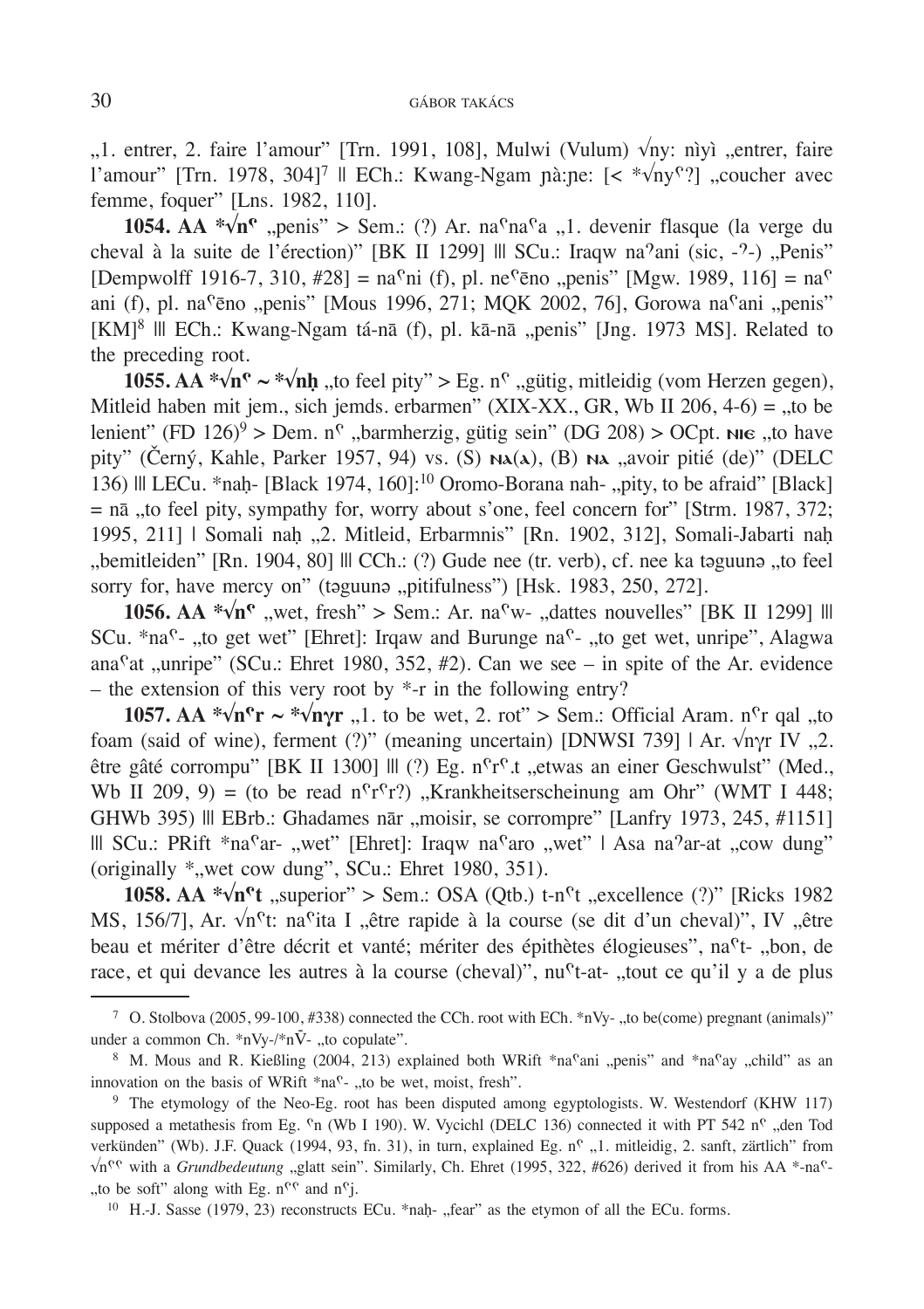beau", na<sup>c</sup>t-at- ~ na<sup>c</sup>īt-(at)- ~ mu-nta<sup>c</sup>it- ., excellent, qui devance tous les autres à la course (cheval)" [BK II 1292]<sup>11</sup> ||| WCh.: Angas-Sura \*n $\bar{a}_2$ t , important, great" [GT 2004, 266]: Angas nèt "serious" [Gcl. 1994, 41], Sura nàat "groß, schwerwiegend, bedeutend" [Jng. 1963, 76], Mupun nàat "boss" [Frj. 1991, 41].

**1059.** AA  $\sqrt[n]{n}$ **'s** , low class person" > Eg. nds , (probably) an individual of the lowest class, a laborer rather than a peasant" (Badawy 1961, 145, n. a) || LECu. \*na<sup>c</sup>as- [Black 1974, 203]: Afar na<sup>c</sup>ás "slave" [Black] = na<sup>c</sup>àsu (m), na<sup>c</sup>aso (f) "slave" [PH 1985,  $173$ ] | Somali ná<sup>c</sup>as "fool, person who lets others manipulate him" [Black]. The special Eg.-ECu. isogloss is ultimately related to Sem.  $\sqrt[n]{n}$  "to be small" [GT]:<sup>12</sup> Ar. na<sup>c</sup>asa "être faible, infirme, débile" [BK II 1294] || Soqotri ná<sup>c</sup>seh "morceau (de poisson, de pain)", ne<sup>c</sup>ésoh "un peu" [Lsl. 1938, 269] || Geez nə<sup>9</sup>sa "to be small" [Lsl. 1987, 381]  $=$  ne<sup>c</sup>esa [Hommel: so besser als ne<sup>9</sup>esa] = n<sup>9</sup>s "diminuer" [Cohen] = nə<sup>9</sup>əsä "to be less, diminished" [Lsl. 1969, 27] = nə<sup>c</sup>əsä "to be small" [Faber] ||| (?) Eg. nds [-d- <  $*$ - $^{\circ}$ - poss.], klein, schwach, gering" (PT-, Wb II 384-5) = , little, small (of size, degree)"  $(FD 145)^{13}$ . This latter etymology has been well known.<sup>14</sup>

**1060. AA**  $\sqrt[n]{n}$ **<sup>e</sup>g**  $\sim \sqrt[n]{n}$ <sup>e</sup>, to break" > Sem.: Tigrinya negwĕ<sup>c</sup>e , se briser, se casser" [Coulbeaux apud Wajnberg 1935, 60] Ill Eg. n<sup>o</sup>g "zerkleinern" (Med., Wb II 210, 2; GHWb 396) ||| CCh.: Daba ngà "to break (in general, a stick)", Kola ngá "to break (a pot)", Musgoy nga "to break (general)" (CCh.: Stl. 2005, 124, #449).

#### **Abbreviations of languages**

(A): Akhmimic, AA: Afro-Asiatic, Akk.: Akkadian, Amh.: Amharic, Ar.: Arabic, Aram.: Aramaic, Ass.: Assyrian, (B): Bohairic, Bab.: Babylonian, BD: Book of the Dead, Bed.: Bed'awye, Brb.: Berber, Ch.: Chadic, CCh.: Central Chadic, CT: coffin texts, Cu.: Cushitic, ECh.: East Chadic, ECu.: East Cushitic, E: East(ern), Eg.: Egyptian, ES: Ethio-Semitic, EWlmd.: East Tawllemmet, (F): Fayyumic, GR: Greek (Ptolemaic) and Roman Period, GW: syllabic or group-writing, HECu.: Highland East Cushitic, Hgr.: Ahaggar, IMP: Intermediate Period, JAram.: Jewish Aramaic, (L): Lycopolitan (or Subakhmimic), LECu.:

<sup>&</sup>lt;sup>11</sup> O. Rössler (1971, 299) combined the Ar. root with Eg. nḫt "stark sein" (OK-, WB II 314-6).

<sup>&</sup>lt;sup>12</sup> The reflexes of this Sem. root have been usually equated (or confused) with those of Sem.  $*9n\tilde{s}$ , to be weak, small" [Faber], e.g., Hebrew 'nš nifal "to be sickly, decrease" [Lsl.] || Soqotri 'enes "to be small" [Lsl.] || SEthiopian \*–ns "to be less, diminish" [Lsl.], cf. Lsl. 1956, 180; 1968, 350, #268; 1969, 27; 1987, 381; Faber 1984, 200, §1 (her suggestion of directly equating  $*9n\ddot{s}$  with Eg. nds is certainly unacceptable).

<sup>&</sup>lt;sup>13</sup> The widespread comparison of Eg. nds with Ar. na<sup>c</sup>asa (so in Hommel 1883, 441, fn. 30; 1894, 351, fn. 1; Erman 1892, 113; Ember 1912, 90, fn. 4; 1926, 6; 1926, 309, fn. 8; ESS, 111, §24.d.2, also §11.a.43; Vycichl 1934, 63; GÄSW 69, #235; Vergote 1945, 147, §24.b.2; Cohen 1947, #80; Rössler 1966, 228; Faber 1984, 200, §1) was rejected by W.M. Müller (1907, 303, fn. 2) and J. Osing (2001, 579), since in stem I, its primary sense was "1. to drowse, be(come) drowsy, heavy with sleepiness, slumber, doze", whence only secondarily it denoted "2. to be soft, weak, stagnant, dull (with respect to traffic)" [Lane 2815-6]. Nevertheless, Eg. nḏs is also applied in the sense "schwach, gering vom mangelhaften Zustand der Körperfunktionen: Augen, Ohren, Eßlust" (Wb II  $384$ ,  $11-13$ ) = "dim (of eyes), dull (of ears), poor (of appetite)" (FD 145). V. Orel and O. Stolbova (1992, 201; HSED #964) presupposed in Eg. nds a prefix n- and equated it with CCh. \*gwas- "short". Alternatively, I would not exclude a cognacy with NOm.: Mao-Bambeshi nīçísì "few", nì:c̞íšʲè "small" [Wdk.-Sbr. 1993, 56] < AA \*√nçs.

<sup>14</sup> See Hommel 1915, 16, fn. 3; Cohen 1947, #80; Bnd. 1975, 186; Faber 1984, 200.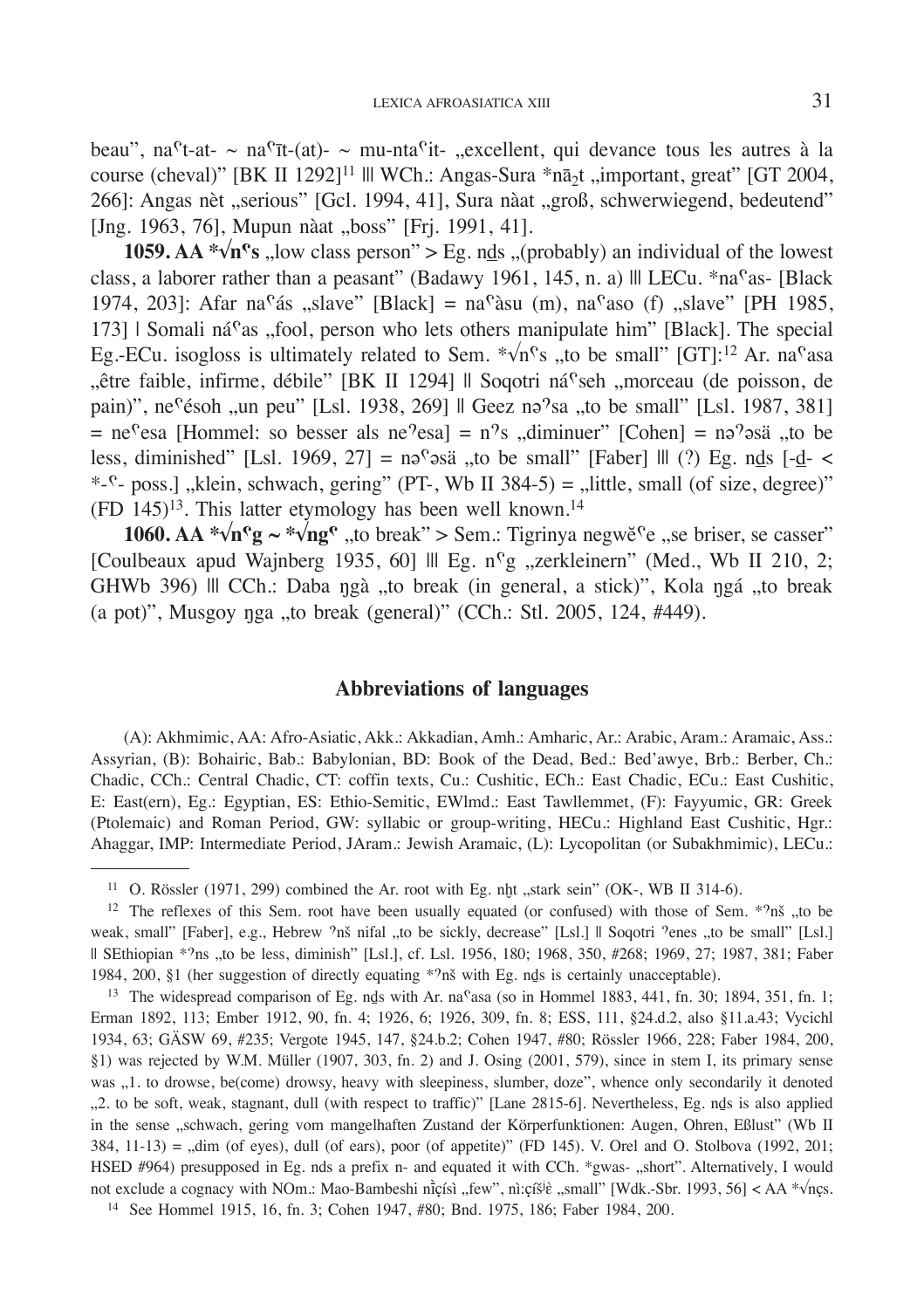#### 32 GÁBOR TAKÁCS

Lowland East Cushitic, Lit.: literary texts, LP: Late Period, M: Middle, Med.: medical texts, MK: Middle Kingdom, MSA: Modern South Arabian, Mzg.: Tamazight, N: North, NBch.: North Bauchi, NBrb.: North Berber, NK: New Kingdom, NOm.: North Omotic, O: Old, OEg.: Old Egyptian, OK: Old Kingdom, Om.: Omotic, OSA: Old South Arabian, PCh.: Proto-Chadic, PCu.: Proto-Cushitic, PT: pyramid texts, S: South(ern), (S): Sahidic, Samar.: Samaritan, SBrb.: South Berber, Sem.: Semitic, W: West(ern), WBrb.: West Berber, WCh.: West Chadic, Wlmd.: Tawllemmet, WSem.: West Semitic.

#### **Abbreviations of author names**

BK: Biberstein Kazimirsky, Bnd.: Bender, Frj.: Frajzyngier, Gcl.: Gochal, GT: Takács, Hsk.: Hoskison, Jng.: Jungraithmayr, KM: Kießling and Mous, Lnf.: Lanfry, Lns.: Lenssen, Lsl.: Leslau, Mgw.: Maghway, MQK: Mous, Qorro, Kießling, Mrc.: Mercier, OS: Orel and Stolbova, PH: Parker and Hayward, Rn.: Reinisch, Rsl.: Rössler, Ss.: Sasse, Stl.: Stolbova, Strm.: Stroomer, Stz.: Satzinger, Tf.: Taïfi, Trn.: Tourneux, Vcl.: Vycichl, Vrg.: Vergote.

#### **Quoted literature**

AÄG = Edel, E.: Altägyptische Grammatik. Roma, 1955., Pontificium Institutum Biblicum.

AEPT = Faulkner, R.O.: The Ancient Egyptian Pyramid Texts. I. Oxford, 1969., Clarendon Press.

AL I-III = Meeks, D.: Année lexicographique. Égypte ancienne. Tome 1-3 (1977-1979). 2ème édition. Paris, 1998., Cybele.

Allen, T.G.: The Inflection of the Verb in the Pyramid Texts. Bibliotheca Aegyptia, vol. 2, fasc. 1-2. Malibu, 1984., Undena Publications.

ÄWb I = Hannig, R.: Ägyptisches Wörterbuch I. Altes Reich und Erste Zwischenzeit. Hannig-Lexica 4. Mainz am Rhein, 2003., Verlag Philipp von Zabern.

Badawy, A.: Two Passages from Ancient Egyptian Literary Texts Reinterpreted.= Zeitschrift für Ägyptische Sprache 86 (1961), 144-145.

Bender, M.L.: Omotic: A New Afroasiatic Language Family. Carbondale, Illinois, 1975., Southern Illinois University.

Biberstein Kazimirski, A. de: Dictionnaire arabe-français. Paris, 1860., Maisonneuve & Co. Editeurs. Black, P.D.: Lowland East Cushitic: Subgrouping and Reconstruction. Ph.D. dissertation. 1974., Yale University.

Černý, J. & Kahle, P.E. & Parker, R.A.: The Old Coptic Horoscope.= JEA 43 (1957), 86-100.

Cohen, M.: Essai comparatif sur le vocabulaire et la phonétique du chamito-sémitique. Paris, 1947., Librairie Ancienne Honore Champion.

DELC = Vycichl, W.: Dictionnaire étymologique de la langue copte. Leuven, 1983., Peeters.

Dempwolff, O.: Beiträge zur Kenntnis der Sprachen in Deutsch-Ostafrika.= Zeitschrift für Kolonialsprachen 7 (1916-17), 309-325.

DG = Erichsen, W.: Demotisches Glossar. Koppenhagen, 1954., Ejnar Munksgaard.

DLE = Lesko, L.H.: A Dictionary of Late Egyptian. Volume I, II, III, IV. Berkeley, 1982., 1984., 1987., 1989. B.C. Scribe Publications.

DNWSI = Hoftijzer, J. & Jongeling, K.: Dictionary of North-West Semitic Inscriptions. Part 1-2. Leiden, 1995., E.J. Brill.

EDE I = Takács, G.: Etymological Dictionary of Egyptian. Volume One: A Phonological Introduction. Leiden, 1999., E.J. Brill.

EDE II = Takács, G.: Etymological Dictionary of Egyptian. Volume Two: b-, p-, f-. Leiden, 2001., E.J. Brill.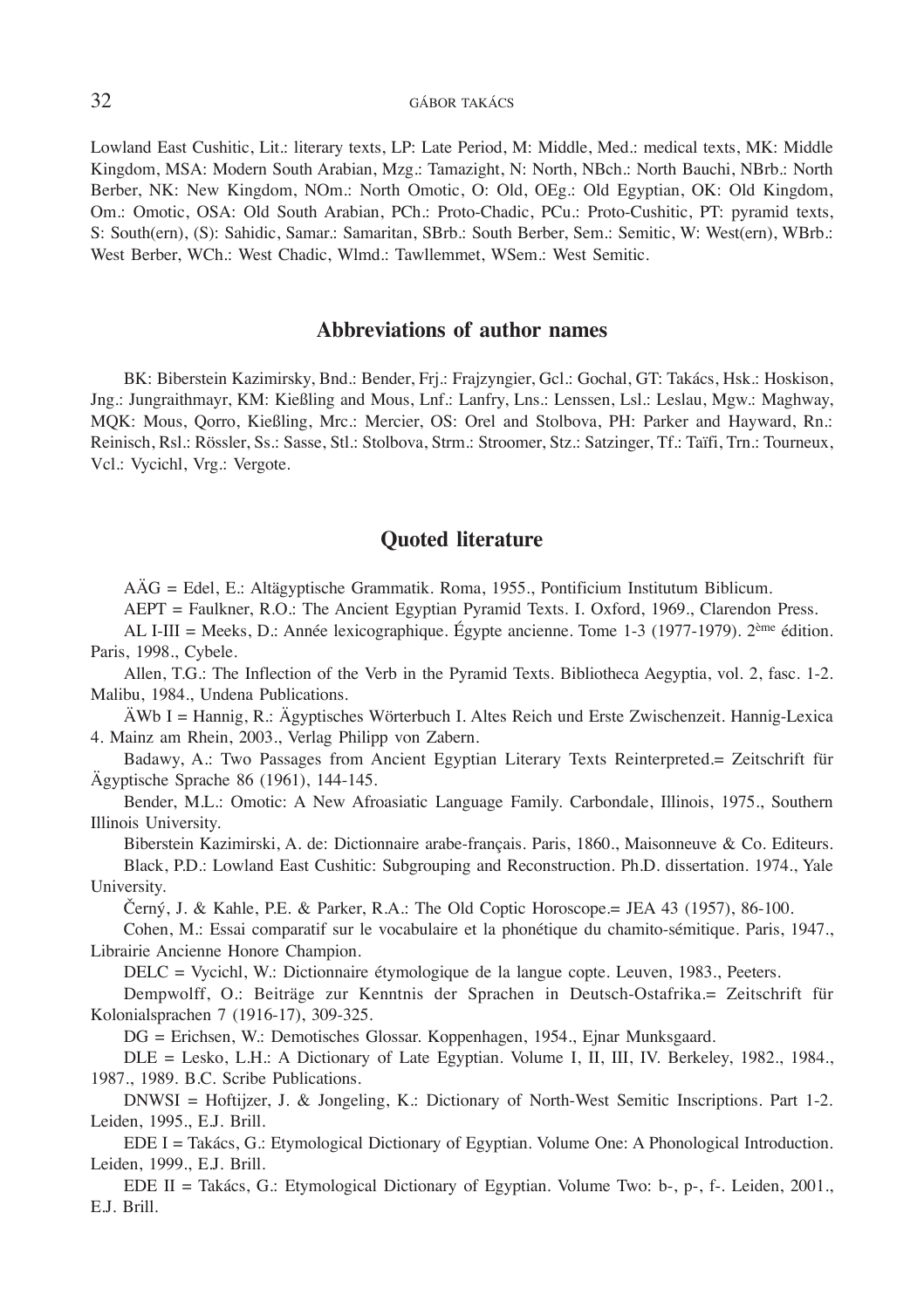EDE III = Takács, G.: Etymological Dictionary of Egyptian. Volume Three: m-. Leiden, 2008., E.J. Brill.

Ehret, Ch.: The Historical Reconstruction of Southern Cushitic Phonology and Vocabulary. Berlin, 1980., Dietrich Reimer Verlag.

Ehret, Ch.: Reconstructing Proto-Afroasiatic (Proto-Afrasian). Vowels, Tone, Consonants, and Vocabulary. Berkeley, Los Angeles, California, 1995, University of California.

Ember, A.: Notes on the Relation of Egyptian and Semitic.= ZÄS 50 (1912), 86-90.

Ember, A.: Several Egypto-Semitic Etymologies.= Oriens. The Oriental Review 1 (1926), 5-8.

Ember, A.: Partial Assimilation in Old Egyptian.= Adler, C. & Ember, A. (eds.): Oriental Studies Published in Commemoration of the Fortieth Anniversary (1883-1923) of Paul Haupt as the Director of the Oriental Seminary of the Johns Hopkins University. Baltimore, 1926., The Johns Hopkins University Press. Pp. 300-312.

Erman, A.: Das Verhältnis des Ägyptischen zu den semitischen Sprachen.= Zeitschrift der Deutschen Morgenländischen Gesellschaft 46 (1892), 93-129.

ESS = Ember, A.: Egypto-Semitic Studies. Leipzig, 1930., The Alexander Cohut Memorial Foundation. Faber, A.: Semitic Sibilants in an Afro-Asiatic Context.= Journal of Semitic Studies 29/2 (1984), 189-224.

FD = Faulkner, R.O.: A Concise Dictionary of Middle Egyptian. Oxford, 1962., Clarendon Press.

Frajzyngier, Z.: A Dictionary of Mupun. Berlin, 1991., Dietrich Reimer Verlag.

GÄSW = Calice, F. von: Grundlagen der ägyptisch-semitischen Wortvergleichung. Wien, 1936., Selbstverlag des Orientalischen Institutes der Universität Wien.

GHWb = Hannig, R.: Grosses Handwörterbuch Ägyptisch-Deutsch (2800-950 v. Chr.). Mainz, 1995., Verlag Philipp von Zabern.

Gochal, G.: A Look at Shik Ngas. Jos, 1994., Jos University Press.

Hommel, F.: Die semitischen Völkern und Sprachen. Leipzig, 1883., Otto Schulze.

Hommel, F.: Über den Grad der Verwandtschaft des Altägyptischen mit dem Semitischen.= Beiträge zur Assyriologie 2 (1894), 342-358.

Hommel, F.: Miszellen.= Weil, G. (ed.): Festschrift Eduard Sachau zum siebzigsten Geburtstage gewidmet von Freunden und Schülern. Berlin, 1915., Verlag von Georg Reimer. Pp. 15-21.

Hoskison, J. T.: A Grammar and Dictionary of the Gude Language (Chadic). Ph.D. dissertation. 1983., The Ohio State University.

HSED = Orel, V.É. & Stolbova, O.V.: Hamito-Semitic Etymological Dictionary. Leiden, 1995., E.J. Brill. Jacq, Ch.: Lexique des verbes de mouvement dans les textes des pyramides et les textes des sarcophages. Paris, 1986., I.M.O., Recherches Égyptologiques.

Jungraithmayr, H.: Die Sprache des Sura (Maghavul) in Nordnigerien.= Afrika und Übersee 47 (1963), 8-89, 204-220.

Jungraithmayr, H.: Kwang-Wörterbuch (bis mwánà). MS. 1973. 52 p.

Kießling, R. & Mous, M.: The Lexical Reconstruction of West-Rift Southern Cushitic. Kuschitische Sprachstudien, Band 21. Köln, 2004., Rüdiger Köppe Verlag.

KHW = Westendorf, W.: Koptisches Handwörterbuch. Heidelberg, 1977., Carl Winter Universitätsverlag. Lane, E.W.: An Arabic-English Lexicon. I-VIII. London & Edinburgh, 1863-93., Williams and Norgate. Lanfry, J.: Ghadames. II. Glossaire. Alger, 1973., Le Fichier Periodique.

Lenssen, T.: Das Verb im Kwang (Tschad) – eine phonologische Studie. M.A. thesis, Marburg, 1982., Philipps-Universität Marburg.

Leslau, W.: Lexique soqosri (sudarabique moderne), avec comparaisons et explications étymologiques. Paris, 1938., Librairie C. Klincksieck.

Leslau, W.: Étude descriptive et comparative du gafat (éthiopien méridional). Paris, 1956., Librairie C. Klincksieck.

Leslau, W.: Observations on Semitic Cognates in Ugaritic.= Orientalia NS 37 (1968), 347-366.

Leslau, W.: Hebrew Cognates in Amharic. Wiesbaden, 1969., Otto Harrassowitz.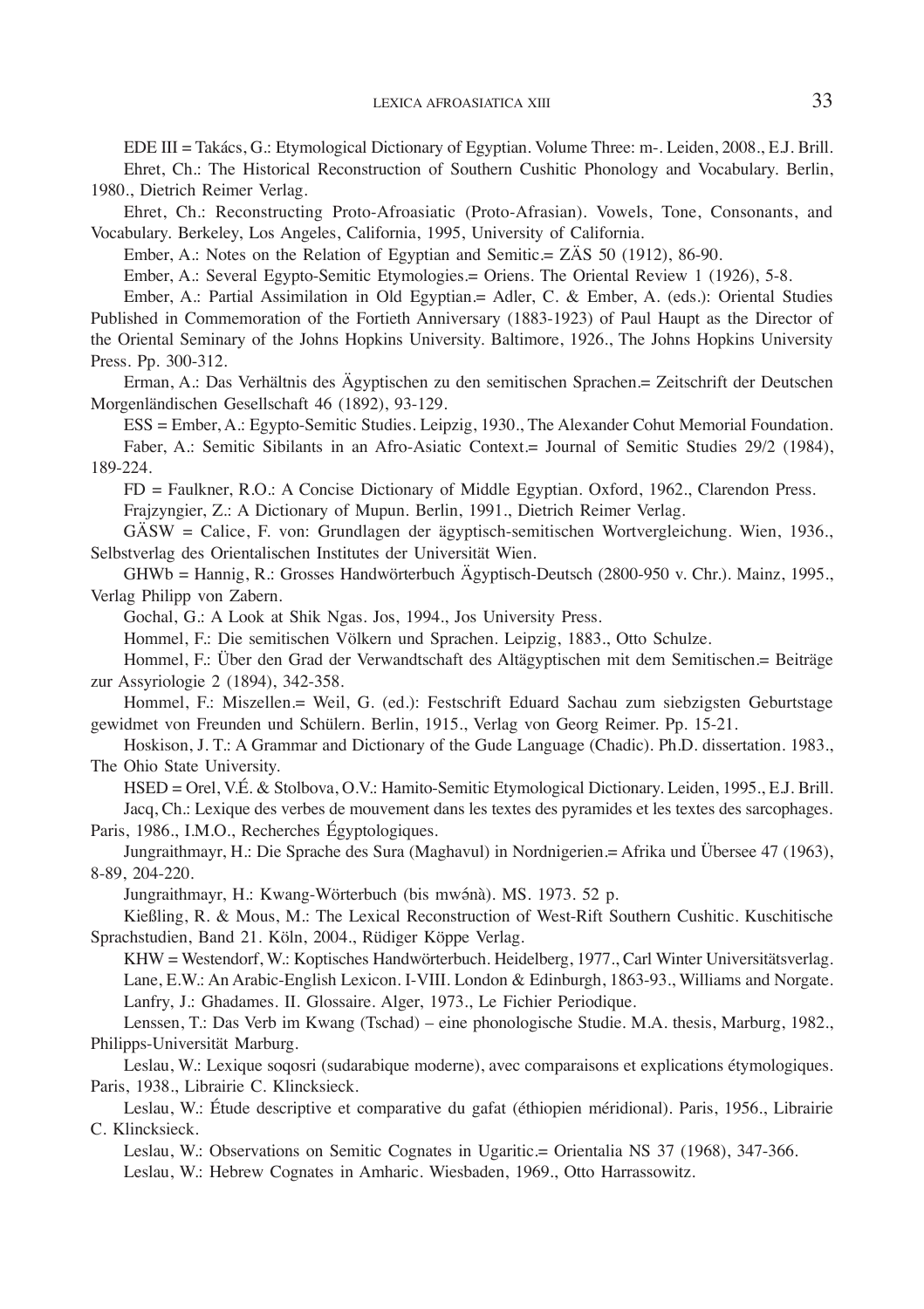Leslau, W.: Analysis of the Ge<sup>c</sup>ez Vocabulary: Ge<sup>c</sup>ez and Cushitic.= Rassegna di Studi Etiopici 32 (1988), 59-109.

Maghway, J.B.: Iraqw Vocabulary.= Afrikanistische Arbeitspapiere 18 (1989), 91-118.

Mercier, H.: Vocabulaires et textes berbères dans le dialecte des Ait Izdeg. Rabat, 1937., René Céré. Mous, M.: Broken Plurals and Syllable Sequence Restrictions in Iraqw.= Lecarme, J. & Lowenstamm, J.

& Schlonsky, U. (eds.): Studies in Afroasiatic Grammar. Papers from the Second Conference on Afro-Asiatic Languages, Sophia Antipolis, 1994. The Hague, 1996., Holland Academic Graphics. Pp. 268-277.

Mous, M. & Qorro, M. & Kießling, R.: Iraqw-English Dictionary with an English and a Thesaurus Index. Köln, 2002., Rüdiger Köppe Verlag.

Müller, W.M.: Ägyptische und semitische Umschreibungsfragen.= Orientalistische Literaturzeitung 10 (1907), 299-305, 358-360.

Orel, V.É. & Stolbova, O.V.: On Chadic-Egyptian Lexical Relations.= Shevoroshkin, V. (ed.): Nostratic, Dene-Caucasian, Austric and Amerind. Bochum, 1992., Brockmeyer. Pp. 181-203.

Osing, J.: Review of Takács, G.: Etymological Dictionary of Egyptian, Vol. I.= Bibliotheca Orientalis 58/5-6 (2001), 565-581.

Parker, E.M. & Hayward, R.J.: An Afar-English-French Dictionary (with Grammatical Notes in English). London, 1985., School of Oriental and African Studies, University of London.

PT = Sethe, K.: Die altägyptischen Pyramidentexte. I-II. Leipzig, 1908., 1910., J.C. Hinrichs'sche Buchhandlung.

Quack, J.F.: Die Lehren des Ani. Ein neuägyptischer Weisheitstext in seinem kulturellen Umfeld. Freiburg, Göttingen, 1994., Universitätsverlag Freiburg, Vandenhoeck & Ruprecht.

Reinisch, L.: Die Somali-Sprache. II. Wörterbuch. Wien, 1902., Alfred Hölder Verlag.

Reinisch, L.: Der Dschäbärtidialekt der Somalisprache.= Sitzungsberichte der Kaiserlichen Akademie der Wissenschaften 148/5 (1904), 1-88.

Ricks, S.D.: A Lexicon of Epigraphic Qatabanian. Ph.D. dissertation. Berkeley, California, 1982., Graduate Theological University, Berkeley, California.

Rössler, O.: Das ältere ägyptische Umschreibungssystem für Fremdnamen und seine sprachwissenschaftliche Lernen.= Lukas, J. (ed.): Neue afrikanistische Studien. Hamburg, 1966., Deutsches Institut für Afrika-Forschung. Pp. 218-229.

Rössler, O.: Das Ägyptische als semitische Sprache.= Altheim, F. & Stiehl, R. (eds.): Christentum am Roten Meer. Band I. Berlin, New York, 1971., Walter de Gruyter. Pp. 263-325.

Sasse, H.-J.: The Consonant Phonemes of Proto-East-Cushitic (PEC).= Afroasiatic Linguistics 7/1 (1979), 1-67.

Satzinger, H.: Historische ägyptische Phonologie und die afroasiatische Komparatistik (Rezensionsartikel).= Wiener Zeitschrift fürdie Kunde des Morgenlandes 93 (2003), 211-225.

Soden, W. von: Zum akkadischen Wörterbuch. 61-66 bzw. 67-80.= Orientalia NS 24 (1955), 136-145, 377-394.

Stolbova, O.V.: Chadic Lexical Database. Issue I. L, N, NY, R. Kaluga, 2005., Poligrafiya.

Stroomer, H.: A Comparative Study of Three Southern Oromo Dialects in Kenya. Hamburg, 1987., Buske.

Stroomer, H.: A Grammar of Boraana Oromo (Kenya). Phonology, Morphology, Vocabularies. Köln, 1995., Buske.

Taïfi, M.: Dictionnaire tamazight-français (parlers du Maroc central). Paris, 1991., L'Harmattan-Awal.

Takács, G.: Comparative Dictionary of the Angas-Sura Languages. Berlin, 2004., Dietrich Reimer Verlag.

Tourneux, H.: Le mulwi ou vulum de Mogroum (Tchad). Langue du groupe musgu - famille tchadique. Paris, 1978., Centre National de la Recherche Scientifique.

Tourneux, H.: Lexique pratique du munjuk des rizières. Dialecte de Pouss. Paris, 1991., Librairie Orientaliste Paul Geuthner.